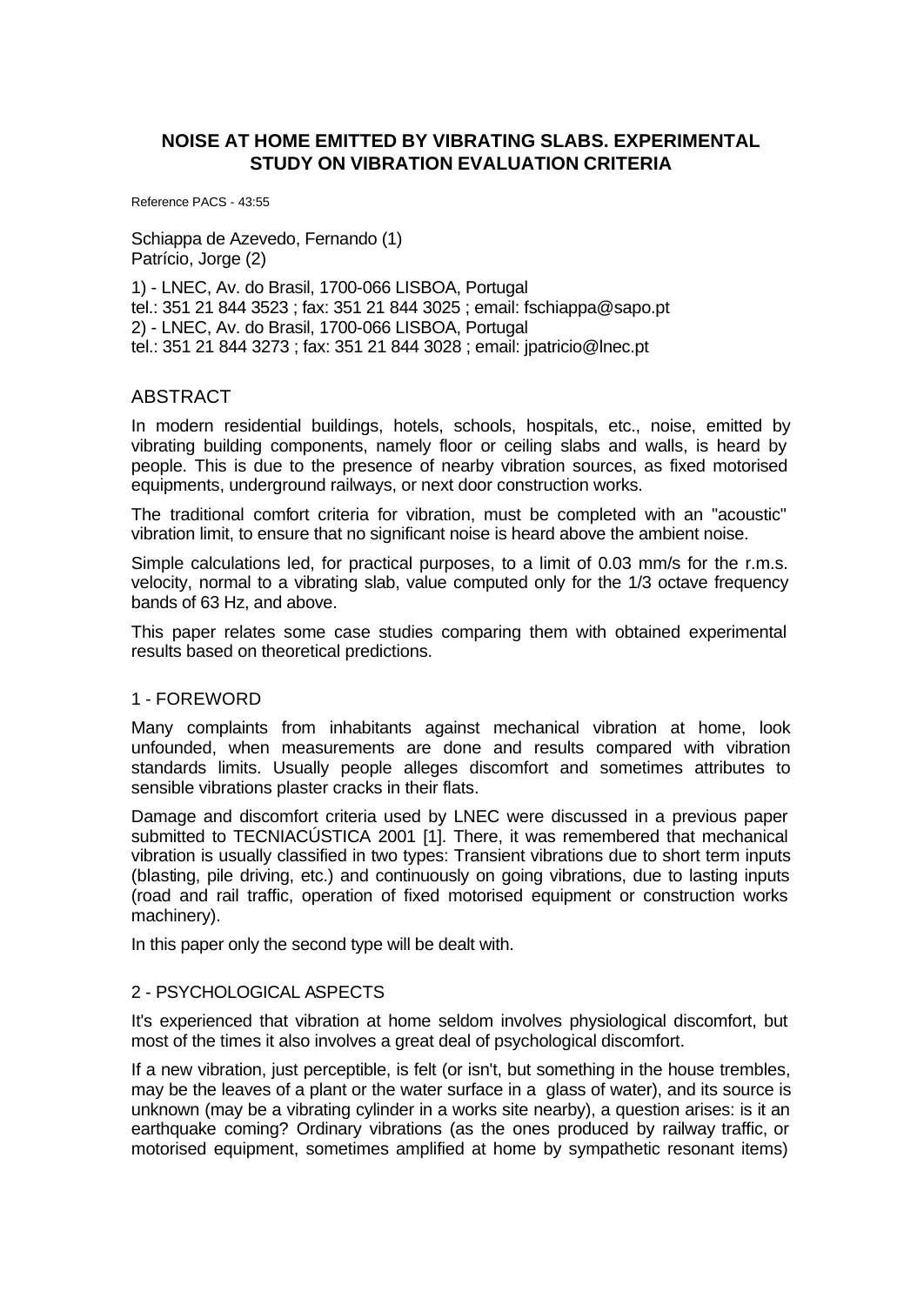produce on people the certainty that all the plaster cracks are due to those vibrations, and their house will be ruined.

The main task of the expert who goes to people's homes to make measurements, is to reassure them that, within the standards acceptance limits (say,  $v_{\rm rms} = 0.1$  mm/s for human perception and  $v_{\rm rms}$  = 3.5 mm/s for cosmetic damage), no harm will came to them or to their house.

## 3 - VIBRATION ASSESSMENT CRITERIA USED BY LNEC

LNEC experience has shown that, when measuring vibrations at complaintif people's homes, it is necessary to check the results against two vibration acceptance limit criteria:

C1) The ISO 2631 limit for the **rms** floor vertical velocity (or acceleration) frequency spectrum in 1/3 octave bands, which is, basically [2]:

 $v_{\rm rms}(f)$  < 0.14 mm/s for  $8 < f < 80$  Hz, at home, during the night

C2) The "old" Reiher-Meister human perception limits [3,4], adapted by LNEC, as a function of the global **rms** value of the floor vertical component of the velocity:

| $v_{\rm rms}$ (mm/s) | human perception                           |  |  |
|----------------------|--------------------------------------------|--|--|
| < 0.11               | none                                       |  |  |
| 0.11 to 0.28         | perceptible, bearable for small duration   |  |  |
| 0.28 to 1.10         | annoying                                   |  |  |
| > 1.10               | very annoying, reducing working capability |  |  |

The lower frequency considered is 1 Hz. As today measurements are made with accelerometers, low frequency noise can give a significant contribution to the velocity value, after integration. An equipment operating with a noise level of 0.1 mm /  $s^2$ , for 1/3 oct. bands, will give for the 1 Hz band a velocity value of 0.016 mm / s . Such high acceleration noise level may be needed, in an equipment with a dynamic range of  $10<sup>4</sup>$ , if acceleration values up to 1  $\text{m/s}^2$  occur.

## 4 - INTERRELATION BETWEEN NOISE AND VIBRATION

Standards and regulations usually deal with noise and vibration as separate realities. It is well known that sound is emitted by vibration of plates as buildings slabs and walls. And also, sometimes, actual vibration of building components is due to unheard sounds.

It's also experienced that many times vibration under perception limit is sensed by people, not only because of the noise sometimes produced by resonant stuff (glass panels, crystal or china in the cupboards, etc.), but also because people hear the sound emitted by vibrating slabs and walls.

This problem is becoming more common because in modern concrete buildings damping is small, specially in low cost apartment buildings, even in the ones complying with noise isolation regulations.

It is clearly needed some new criterion of assessing vibration from the point of view of sound emission by vibrating slabs and walls.

5 - LNEC STRUCTURAL SOUND EMISSION LIMIT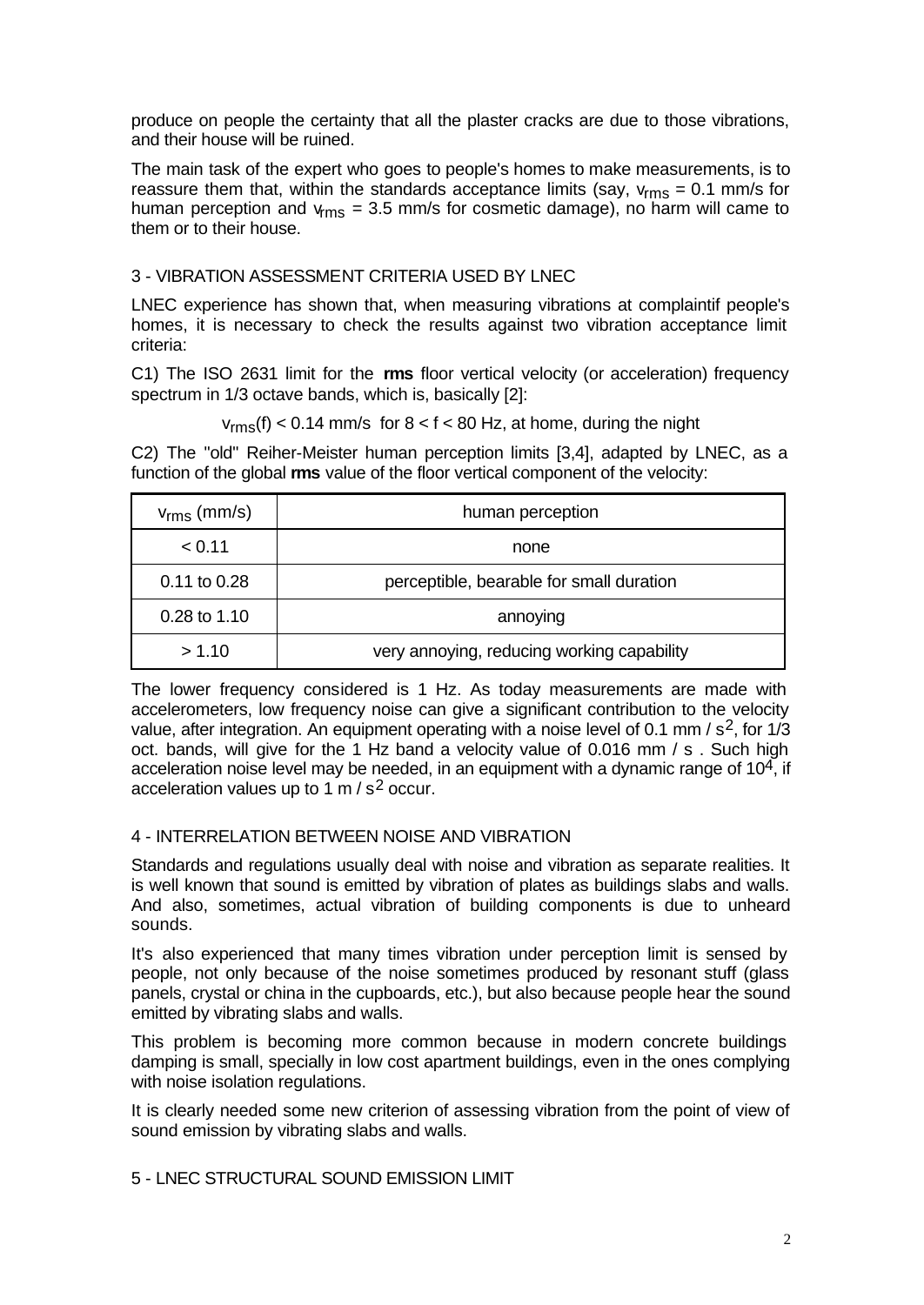Very simple calculations, based on previous experience, led to the acceptance limit of vibration velocity normal to a slab or wall, measured in a bit off centre point:

C3) Acoustic velocity acceptance limit:

$$
v_{\rm rms}(f \geq 63 \text{ Hz}) \leq 0.03 \text{ mm/s} \qquad (1)
$$

Let us suppose a vibrating slab. The noise level nearby ( $L_{lin}$ , in dBlin) assuming a plane wave is (p in Pa, v in m/s, and approximately,  $p = \rho c v \approx 400 v$ ):

$$
L_{\text{lin}} = 10 \log (p \text{ v} / 10^{-12}) = 10 \log (400 \text{ v}^2 / 10^{-12})
$$
  

$$
L_{\text{lin}} = 10 \log 400 + 20 \log \text{ v} + 120 = 20 \log \text{ v} + 146
$$
 (2)

The sound level, A weighted,  $L_A$ , is (in  $dB(A)$ )

$$
L_A = 10 \log \left[ \sum_{i} 10^{0.1 \times (L \text{lin}_i + C_i)} \right] \tag{3}
$$

If we assume an uniform decomposition of a **rms** v value in the 63, 125 and 250 Hz octave bands, for each band  $y = v / 3^{1/2}$ , and the G are the -26, -16 and -9 dB weights for those three bands. For  $v = 0.03$  mm / s =  $3.0 \times 10^{-5}$  m / s, for each band  $v_i$  $= 0.03 / 3^{1/2} = 0.017$  mm / s, L<sub>A</sub> = 42.8 dB(A).

For a uniform decomposition only in the 63 and 125 Hz octave bands ( $v_i = v / 2^{1/2}$ ), for the same value of v , L<sub>A</sub> = 37.2 dB(A); for only the 63 Hz band ( $v_i$  = v), L<sub>A</sub> = 29.7 dB(A).

#### 6 - LNEC CASE STUDIES

l

Measurement of vibrations and noise, in two flats in buildings near and over railway tunnels, dues to trains passing, gave the following results (in bold are the values above the referred criteria acceptance limits, reasonably confirmed by the operator; dB velocity reference value,  $v_0 = 0.00005$  mm/s =  $0.5 \times 10^{-7}$  m/s):

Lisbon flat, in a reinforced concrete structure building:

Table 3 - Root mean square velocity values, peak values of the **rms** velocity spectrum and acoustic velocity values of the vibrations registered, in May 2001, with trains passing in the tunnel underneath the nearby street, measurements that, at least one of the resulting values, exceeded any one of the criteria C1, C2 or C3

| quantity $\rightarrow$<br> measuring point, d-time $\downarrow$ | $V_{\rm rms}$<br>$mm/s$ (dB)<br>$> 0.11$ a 0.28 | $max(v_{rms}(f))$<br>mm/s<br>> 0.14 | $v_{\rm rms}$ (f $\geq$ 63<br>Hz) mm/s<br>$\geq 0.03$ | $L_{eq}$<br>dB(A) |
|-----------------------------------------------------------------|-------------------------------------------------|-------------------------------------|-------------------------------------------------------|-------------------|
| sitting room, 22 - 15:55                                        | $0.137$ (69 dB)                                 | 0.099                               | 0.130                                                 |                   |
| sitting room, 24 - 22:47                                        | $0.029$ (55 dB)                                 | 0.015                               | 0.024 <sup>1</sup>                                    | 33.2              |
| sitting room, 24 - 22:48                                        | $0.083$ (64 dB)                                 | 0.048                               | 0.068                                                 |                   |
| sitting room, 24 - 23:09                                        |                                                 |                                     |                                                       | 39.6              |

<sup>&</sup>lt;sup>1</sup> The velocity value that would lead to L = 33.2 dB, under the above hypotesis (plane wave with no damping, no reflexions, etc), would be  $v_{rms}$  (f  $\geq$  63 Hz) = 0.019 mm/s, or 0.045 mm/s, either under the assumption of a velocity uniform decomposition only in the 63 and 125 Hz bands, or only in the 63 Hz band.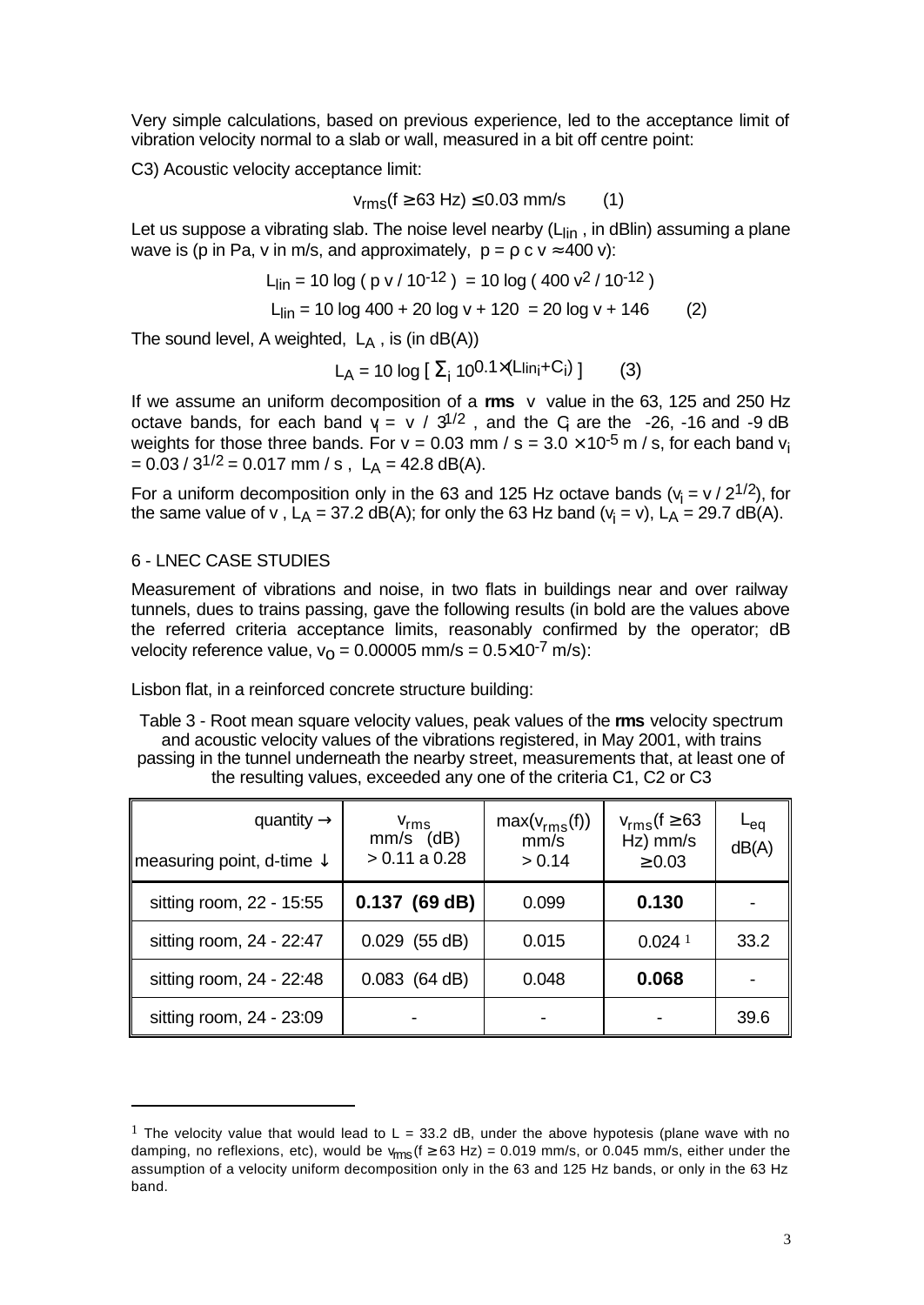Two noise measurements in the same room, the 24<sup>th</sup>, at 22h37 and 22h58, with no train passing, gave the results:  $L_{eq}$  = 26.2 e 24.7 dB(A), values got in 34 and 33 s time.  $L_{eq}$  measurement time during train passage was 3 or 4 s.

Figure 1 shows the velocity spectra for the floor vibration due to two trains passing one after the other (no sound measurement was done for the second passage). The maxima of both are found around the 63 Hz band.

For the first spectrum the octave band **rms** velocity decomposition was found to be  $v_{rms}(f = 63 \text{ Hz}) = 0.020 \text{ mm/s}, v_{rms}(f = 125 \text{ Hz}) = 0.013 \text{ mm/s}, \text{ and } v_{rms}(f = 250 \text{ Hz}) =$ 0.0005 mm/s.

For the second spectrum the octave band **rms** velocity decomposition was found to be  $v_{rms}(f = 63 \text{ Hz}) = 0.065 \text{ mm/s}, v_{rms}(f = 125 \text{ Hz}) = 0.017 \text{ mm/s}, \text{ and } v_{rms}(f = 250 \text{ Hz}) =$ 0.002 mm/s .



Train passing at 22:47

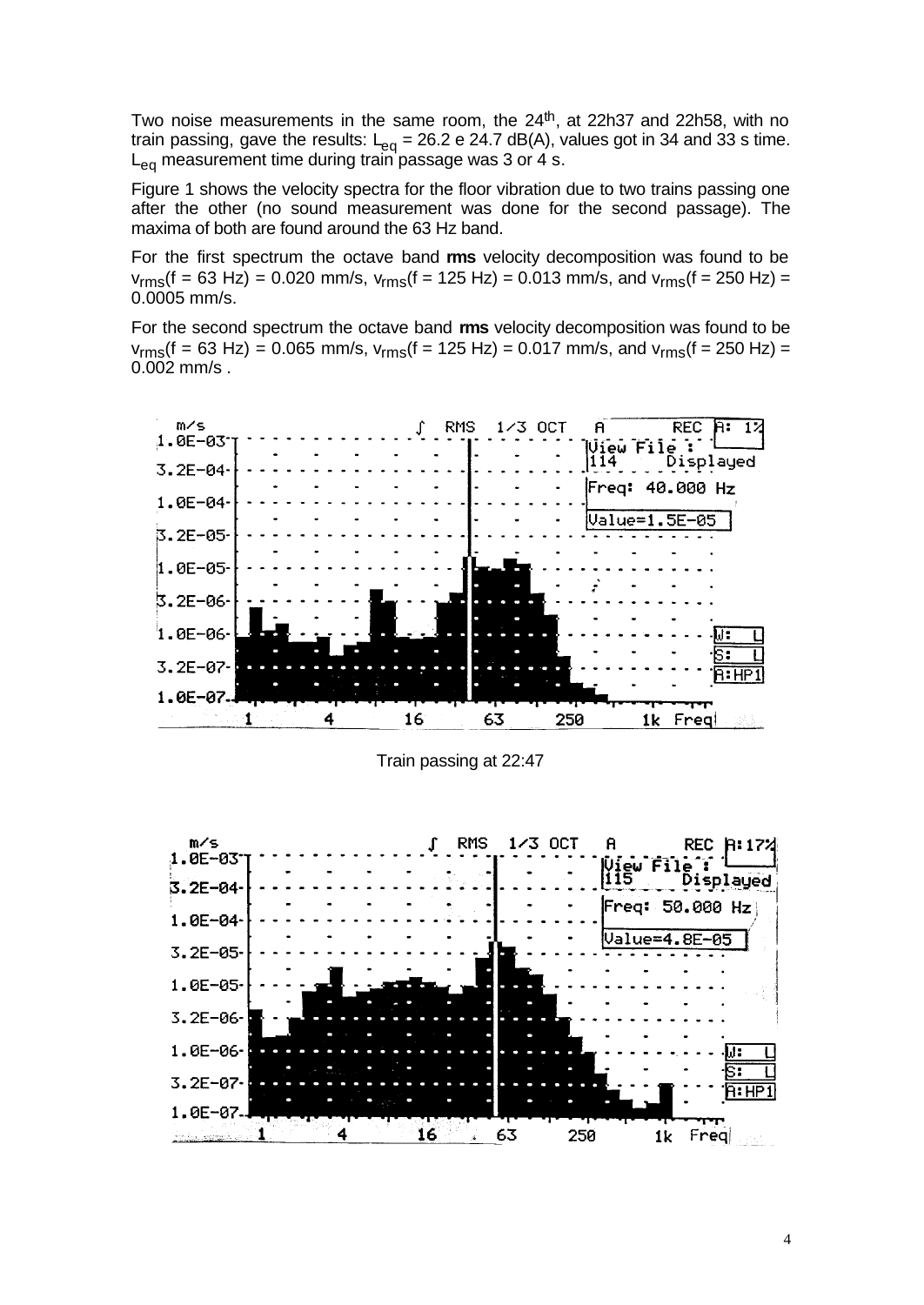## Train passing at 22:48

### Figure 1 - Velocity spectra in 1/3 octave bands

House in Oporto, building of stone masonry and timber:

Table 4 - Root mean square velocity values, peak values of the **rms** velocity spectrum and acoustic velocity values of the vibrations registered, in July 2001, with trains passing in the tunnel underneath the house, measurements that, at least one of the resulting values, exceeded any one of the criteria C1, C2 or C3

| quantity $\rightarrow$<br>measuring point, d-time $\downarrow$ | $V_{rms}$<br>$mm/s$ (dB)<br>$> 0.11$ a 0.28 | $max(v_{rms}(f))$<br>mm/s<br>> 0.14 | $v_{\rm rms}$ (f $\geq$ 63<br>Hz) mm/s<br>$\geq 0.03$ | $L_{eq}$<br>dB(A) |
|----------------------------------------------------------------|---------------------------------------------|-------------------------------------|-------------------------------------------------------|-------------------|
| sitting room, 23 - 20:10                                       | $0.046$ (59 dB)                             | 0.028                               | 0.040                                                 | 33.8              |
| sitting room, 23 - 21:35                                       | $0.043$ (59 dB)                             | 0.025                               | 0.032                                                 |                   |
| sitting room, 24 - 00:09                                       | $0.053$ (61 dB)                             | 0.029                               | 0.042                                                 | 41.5              |
| sitting room, 24 - 00:36                                       | (57 dB)<br>0.037                            | 0.028                               | 0.034                                                 | 36.8              |

Two noise measurements in the same place, the 23.<sup>rd</sup> and the 24<sup>th</sup>, at 19h38 and 00h22, with no train passing, were:  $L_{eq} = 34.0$  e 31.5 dB(A), both values got in 121 s time. L<sub>eq</sub> was measured during train passage, measurement time being 3 to 12 s.

For the spectrum corresponding to the first table row, the octave band rms velocity decomposition was found to be  $v_{\text{rms}}(f) = 0.039$ , 0.010 mm/s, and 0.001 mm/s, for the 63, 125 and 250 Hz frequency bands; for the third row,  $v_{\text{rms}}(f) = 0.041$ , 0.009 mm/s, and 0.0006 mm/s, for the 63, 125 and 250 Hz bands; for the forth table row,  $v_{\text{rms}}(f)$  = 0.034, 0.006 mm/s, and 0.0006 mm/s, for the 63, 125 and 250 Hz bands

In this house, an older one, probably less well isolated from street noise, the undisturbed levels were higher than the ones measured in the Lisbon flat. But, there isn't enough data to allow a reliable comparison between the two cases.

## 6 - COMMENTS

It's not intended, in the work related here, to find a good agreement between practice, and simple theory, but to confirm the goodness of the LNEC "acoustic vibration velocity" acceptance limit of

$$
v_{rms}(f \geq 63 Hz) \leq 0.03 mm/s.
$$

The vibration measurement is usually performed installing the accelerometer vertically on the floor of a room, a bit far from mid span, to allow the capture of the various frequency components. According to the position of the vibration source, horizontal components of wall vibrations may be measured.

This acceptance limit is intended to be applied, in a simple procedure, to the more important component of the velocity, measured in a single point.

So far, measurements done inside people's homes, tend to show, for that velocity value, sound measurements below the predicted  $L_{eq} = 40$  dB(A), mainly because vibrations originated by railway train passing nearby, have little components in the 250 Hz octave band. Theoretical calculations assuming that the velocity spectrum has main components only in the 63 and 125 Hz bands, lead to lower noise levels.